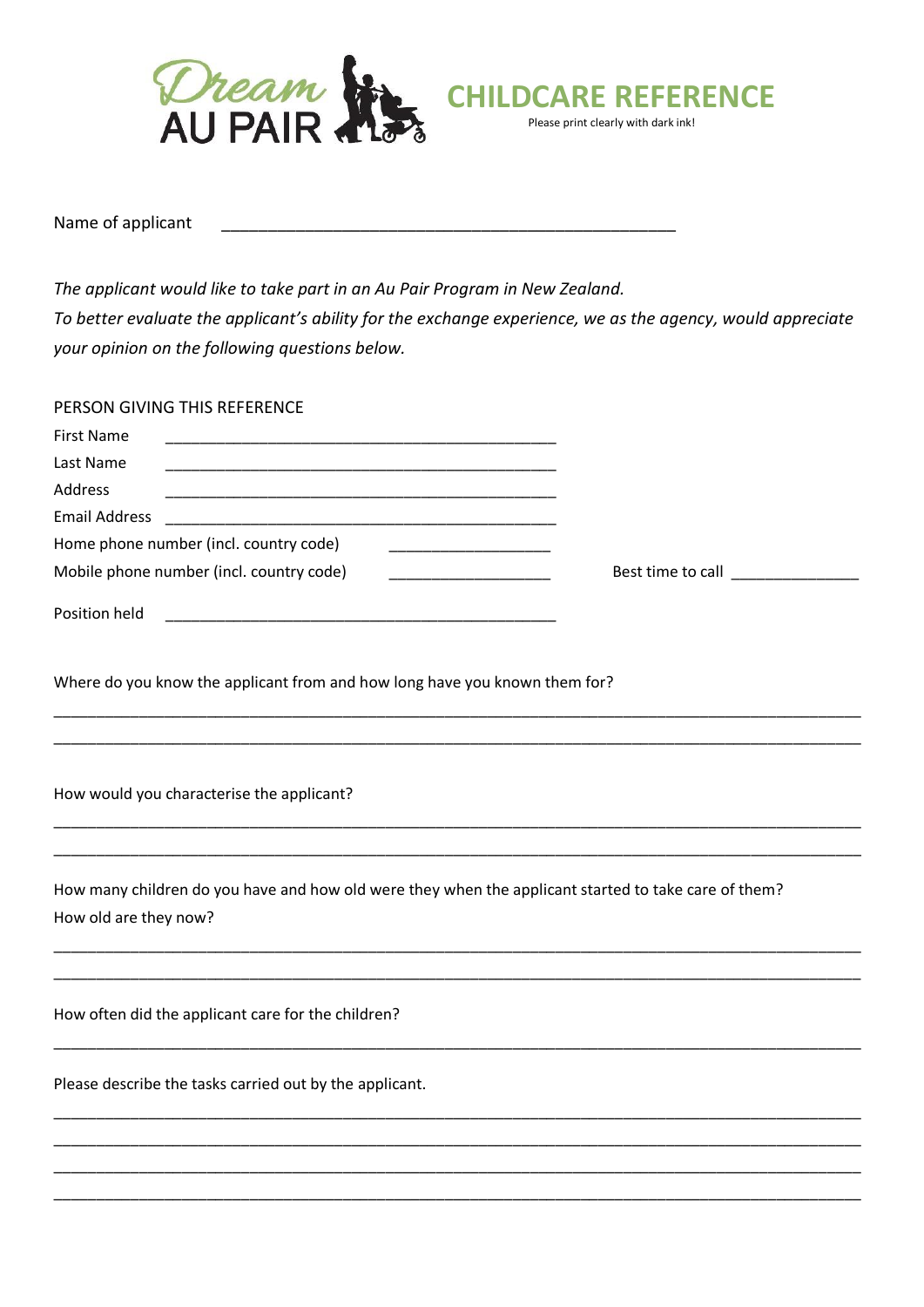What is your evaluation on the following abilities of the applicant?

| <b>ATTITUTE</b>                             | <b>Excellent</b> | Fair | Poor | <b>Not Applicable</b> |
|---------------------------------------------|------------------|------|------|-----------------------|
| <b>Overall Attitude</b>                     |                  |      |      |                       |
| Common sense                                |                  |      |      |                       |
| Ability to interact with children           |                  |      |      |                       |
| Ability to be a good role model to children |                  |      |      |                       |
| Maturity                                    |                  |      |      |                       |
| Flexibility                                 |                  |      |      |                       |
| Self confidence                             |                  |      |      |                       |
| Social skills                               |                  |      |      |                       |
| Using initiative/being proactive            |                  |      |      |                       |

| <b>HOUSEHOLD</b>                 | <b>Excellent</b> | Fair | Poor | <b>Not Applicable</b> |
|----------------------------------|------------------|------|------|-----------------------|
| Children's meal preparation      |                  |      |      |                       |
| Light housekeeping               |                  |      |      |                       |
| Children's laundry               |                  |      |      |                       |
| Driving with children in the car |                  |      |      |                       |
| Insuring a safe environment      |                  |      |      |                       |
| Keeping the house tidy           |                  |      |      |                       |

| <b>CARE OF CHILDREN</b>                       | <b>Excellent</b> | Fair | Poor | <b>Not Applicable</b> |
|-----------------------------------------------|------------------|------|------|-----------------------|
| Planning/providing age appropriate activities |                  |      |      |                       |
| Following a child/children's routine          |                  |      |      |                       |
| Settling children to sleep                    |                  |      |      |                       |
| Bathing children                              |                  |      |      |                       |
| Supervising children's meal times             |                  |      |      |                       |
| Caring for sick children                      |                  |      |      |                       |
| Caring for multiple children/different ages   |                  |      |      |                       |
| Appropriate behaviour strategies              |                  |      |      |                       |